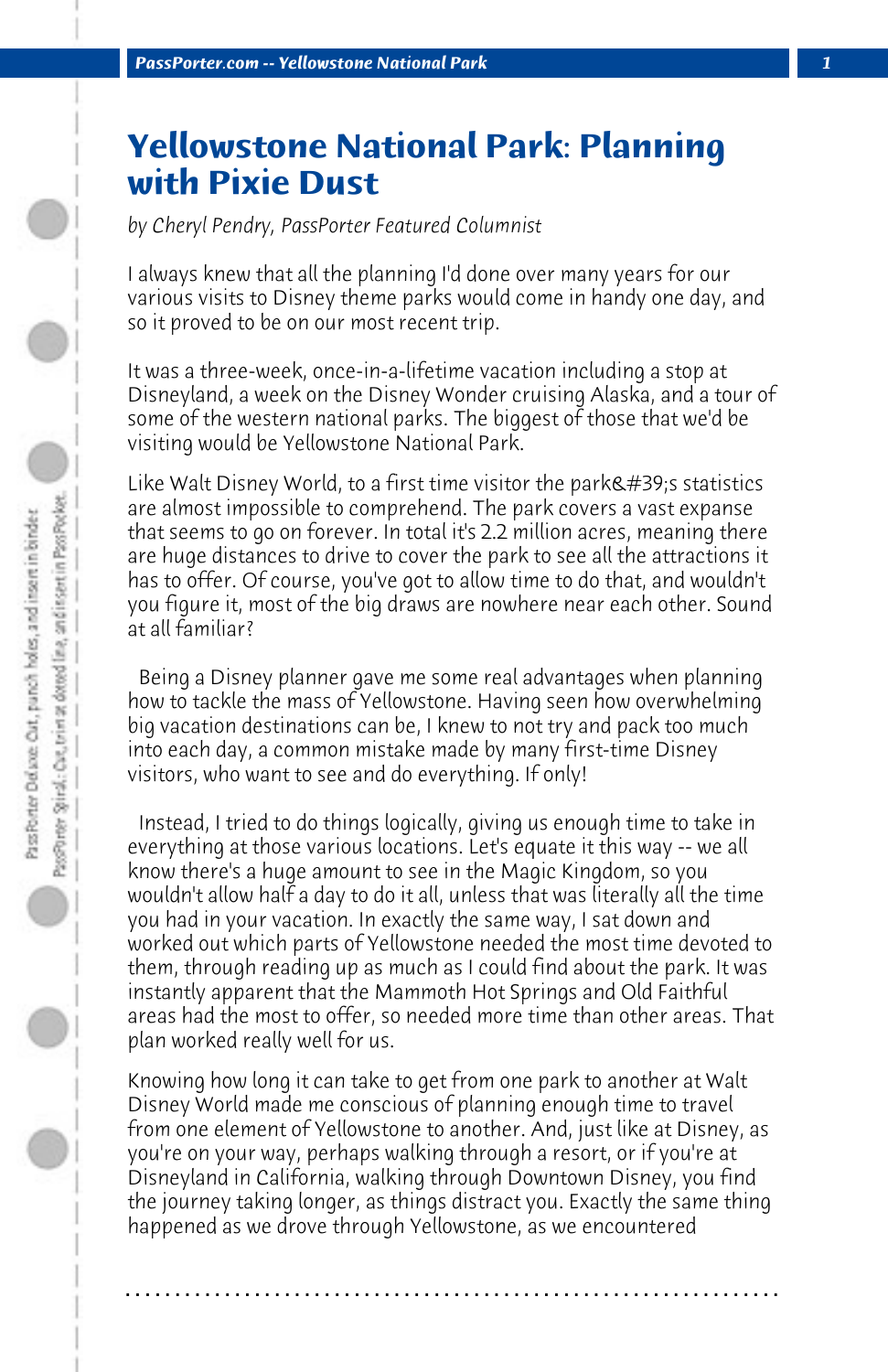wonderful sights along the way. The highlight had to be the bison rutting right by the side of the road. Then, a group of them gracefully crossed in front of our car. Well, I guess that's one big difference to Disney, as these certainly weren't animatronic!

 Disney-honed tactics helped when planning our course of action on each day we were there. It's a bit like heading to Epcot and knowing that you want to make sure you get on Soarin' and Test Track first, before the crowds worsen as the day goes on. So what should be our first port of call on one of our days in Yellowstone? Seeing Old Faithful erupt of course, as the earlier eruptions in the day would no doubt draw fewer visitors than later.

 Here was where another little trick from Disney came in. You don't want to sit down to watch Old Faithful while everyone else crowds around you. That's a bit like instantly heading to the hub in front of Cinderella Castle to watch Wishes, where you're shoulder to shoulder with thousands of others. Instead, you might want to take a wander and find some equally amazing views from the rose garden or the path leading towards the Crystal Palace, for example. Well, that's exactly the principle we applied. We ended up walking around Old Faithful, through the Upper Geyser Basin, and found our own perfect view where we were on our own. We watched the famous regular eruption shoot water 180 feet into the air with the Old Faithful Inn right behind, putting all the photos and video we shot into wonderful perspective.

 Speaking of accommodations, if you've ever thought that reserving your meals at Walt Disney World 180 days out is planning ahead, you haven't seen anything yet! You can book your hotel at Yellowstone National Park up to two years ahead! They usually have booking for the forthcoming season, as well as the one following that. We were visiting in September 2011 and I booked our rooms back in August 2010. At that stage, the forward planning that I've honed through all our Disney vacations really paid dividends. I was able to snag some really unique and highly-prized accommodations: a cabin with private hot tub at Mammoth Hot Springs, and a room with the most amazing view over Old Faithful itself at the Old Faithful Inn.

 We even made our dining arrangements when we booked our room, securing a 7:00pm reservation at the Old Faithful Inn Dining Room for the night we were staying there. If you think getting a Walt Disney World ADR (advanced dining reservation) six months ahead is surreal, try doing the same thing more than a year in advance. I'm a planner, but even I found that a little odd!

 So the moral of this story is that every time you're planning a Disney

**. . . . . . . . . . . . . . . . . . . . . . . . . . . . . . . . . . . . . . . . . . . . . . . . . . . . . . . . . . . . . . . . . .**